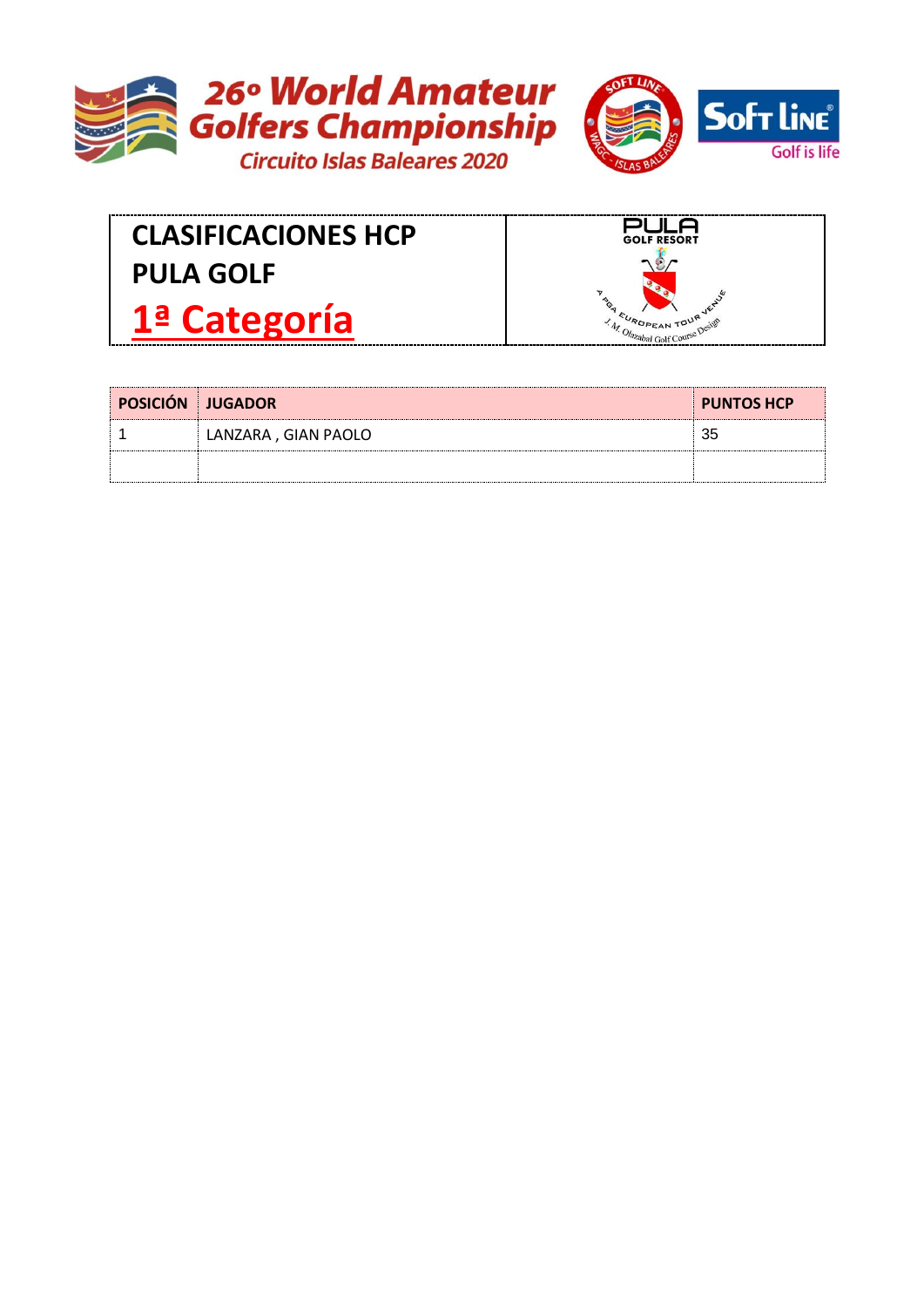



## **LASIFICACIONES HCP PULA GOLF 2ª Categoría**



| <b>POSICIÓN</b> | <b>JUGADOR</b>             | <b>PUNTOS HCP</b> |
|-----------------|----------------------------|-------------------|
| 1               | HARMS, TIM                 | 39                |
| $\overline{2}$  | SBERT MUNTANER, ANTONIO Mª | 36                |
| 3               | STANJEK, BRUNO             | 36                |
| 4               | MARCH FRANZI, ALEJANDRO    | 33                |
| 5               | ALLAOUI, KADDA             | 33                |
| 6               | TINTORE BELIL, ENRIQUE     | 32                |
| 7               | VALERA Y MARTOS, ENRIQUE   | 31                |
| 8               | MENDEZ ZORI, JOSE MARIA    | 29                |
| 9               | MUÑOZ PEREZ, VICENTE       | 25                |
| 10              | <b>CONTE, PIERRE</b>       | 25                |
|                 |                            |                   |
|                 |                            |                   |
|                 |                            |                   |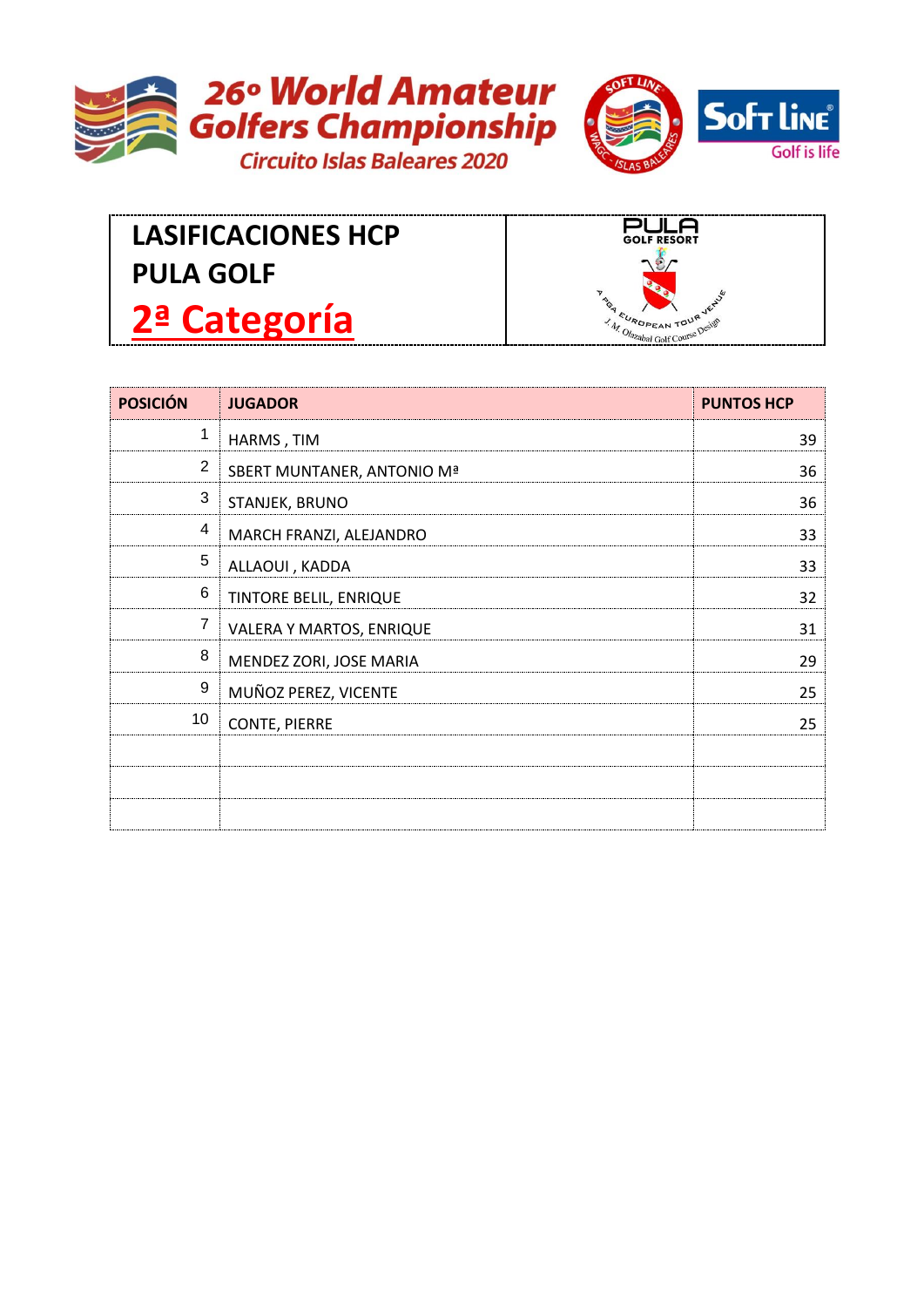



## **CLASIFICACIONES HCP PULA GOLF 3ª Categoría**



| <b>POSICIÓN</b> | <b>JUGADOR</b>             | <b>PUNTOS HCP</b> |
|-----------------|----------------------------|-------------------|
| 1               | FELSKE, OTTO               | 42                |
| $\overline{2}$  | MOSELER, BERNHARD          | 36                |
| 3               | BERTRAND FIGAR, GALO       | 36                |
| 4               | SERVERA COLL, MIGUEL ANGEL | 34                |
| 5               | OMEGNA, ISAL               | 32                |
| $6\phantom{1}6$ | BARRUTIA OLASOLO, IÑIGO    | 32                |
| 7               | DIAZ HERNANDEZ, JUAN       | 29                |
| 8               | ETTER, MARCO               | 29                |
| 9               | GOHL, AXEL                 | 23                |
| 10              | ARBULU ELGUEZABAL, CARMEN  | 22                |
| 11              | SAGRERA LOPEZ, JAVIER      | Ret               |
|                 |                            |                   |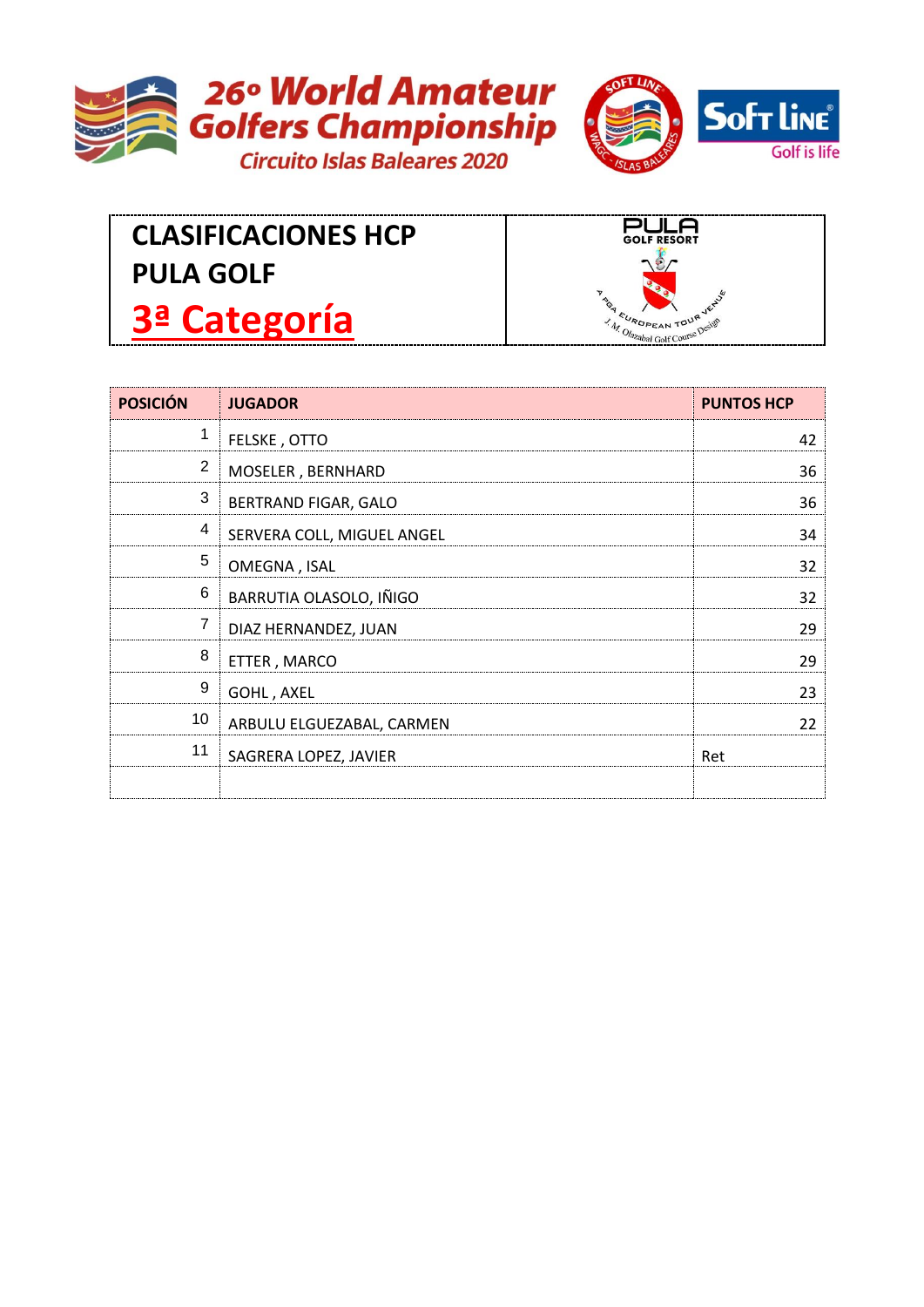



## **CLASIFICACIONES HCP PULA GOLF 4ª Categoría**



| <b>POSICIÓN</b> | <b>JUGADOR</b>                    | <b>PUNTOS HCP</b> |
|-----------------|-----------------------------------|-------------------|
| 1               | DRAPEAU, DAVID                    | 38                |
| $\overline{2}$  | SANTOS ECHEVARRIA, RAFAEL         | 38                |
| 3               | MUNTANER GELABERT, JORDI          | 37                |
| 4               | BEA VIDAL, FIDEL                  | 35                |
| 5               | DUETEMEYER, WILHELM               | 33                |
| 6               | KREICHELT, KAI-UWE                | 33                |
| 7               | SCHOBER, MATTHIAS                 | 31                |
| 8               | FERNANDEZ TABARES, PEDRO          | 31                |
| 9               | SASTRE BARCELO, GABRIEL ANGEL     | 30                |
| 10              | SANDER BARTOLAMEI, ROGER          | 29                |
| 11              | <b>GARCIA LUCAS, JOSE IGNACIO</b> | 28                |
| 12              | <b>GRAEFE, VOLKER</b>             | 27                |
| 13              | <b>DUENKLER, DIRK</b>             | 25                |
| 14              | ROCA SALORD, EDUARDO              | 20                |
| 15              | ETTER, MAX                        | Ret               |